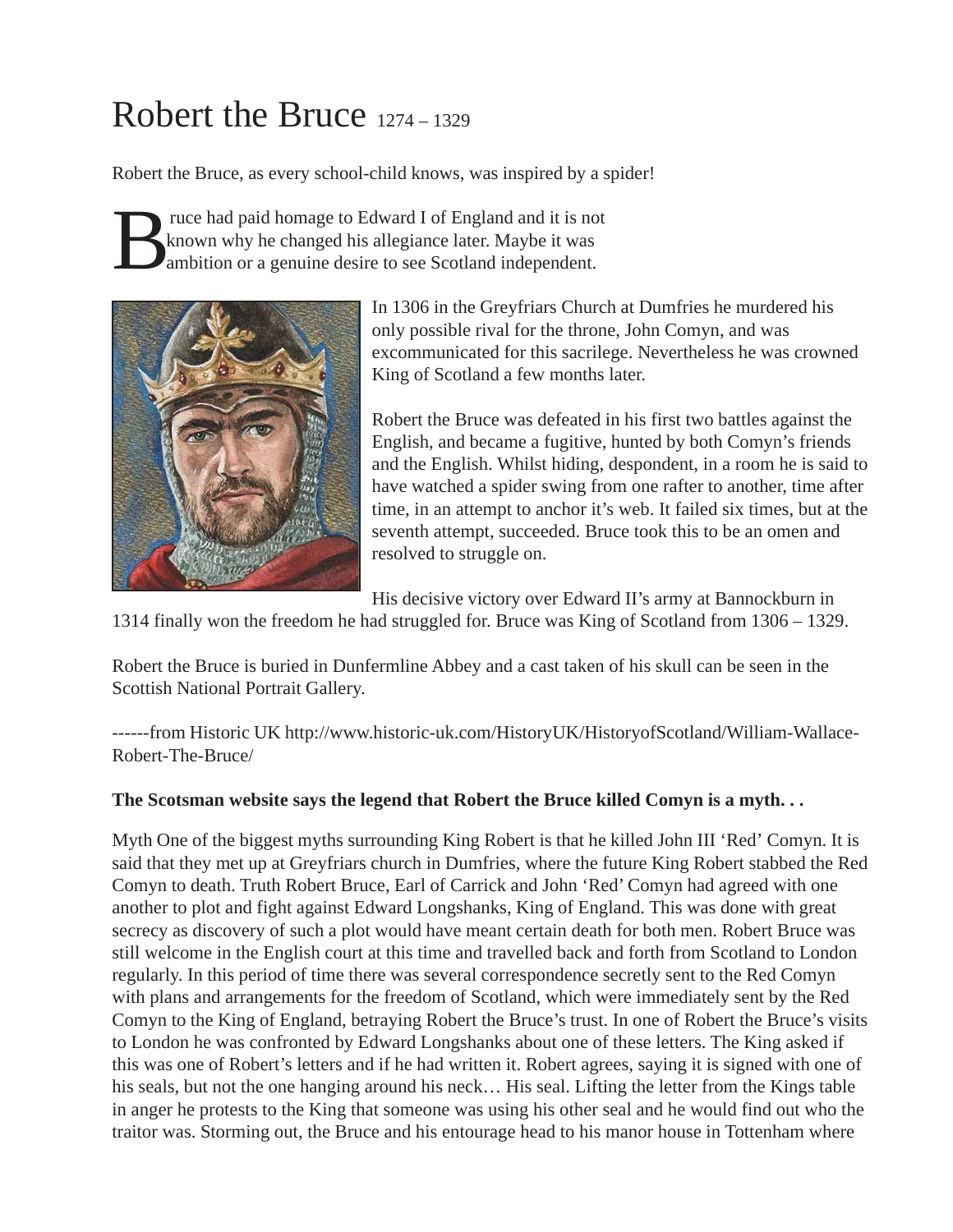one hour later they are met by a messenger sent to warn him, showing him a gold coin with the face on King Edward on it and a Spur. The message very clearly telling him to 'hot spur' it out of there. When Longshanks' men arrive at Tottenham, they had missed Robert the Bruce by one hour. Bruce heads to Scotland where he and his entourage come across another messenger with the colours of John Comyn. They pursue the fleeing man and dispatch of him. On his body were other letters written by Robert Bruce addressed to John Comyn but were being sent to Edward Longshanks of England. Traitor! Robert the Bruce arranges for a meeting with John 'Red' Comyn in Greyfriars Church, Dumfries on the 10th February. After a short period of time, tempers flared. The Red Comyn, a very capable Scottish nobleman and Knight and Robert the Bruce, lost their tempers after which Robert the Bruce produced the letters showing the red Comyn's betrayal. After a short fight, Robert the Bruce had been struck across the chest by a sword from one of Comyn's men who was then killed. The only thing saving Bruce's life was the chain mail hiding under his surcoat. The Red Comyn lay stabbed and was being aided to by two monks when Bruce asks; 'How is he?' One monk replies, 'It is a flesh wound, sire.' When asked by his men on how the Red Comyn is he tells them that he only has a flesh wound. Kirkpartick Fleming pushes past the future King and says, 'I'll make sicre.' Returning a few moments later, he holds aloft the severed head of John III 'Red' Comyn. Robert the Bruce proceeds through Scotland to Scone Palace where he is then crowned King of Scots.

Read more at: http://www.scotsman.com/heritage/people-places/robert-the-bruce-myths-busted-1- 4074662

## **Generations from Robert the Bruce, King of Scotland, to Nellie Privette.**

1. Robert I (King of Scotland) BRUCE & Isabelle of MAR

[Children of Robert the Bruce](http://www.madeofcotton.com/family/robert-the-bruce-children.pdf) [David II King of Scotland](http://www.madeofcotton.com/family/king-david.pdf)

*Marjorie de Bruce*





*Robert the Bruce 1274 - 1329*

2. Walter (6th High Stewart of Scotland) STEWART & **[Marjorie DE BRUCE](https://historytheinterestingbits.com/2015/07/10/poor-little-marjorie-bruce/)**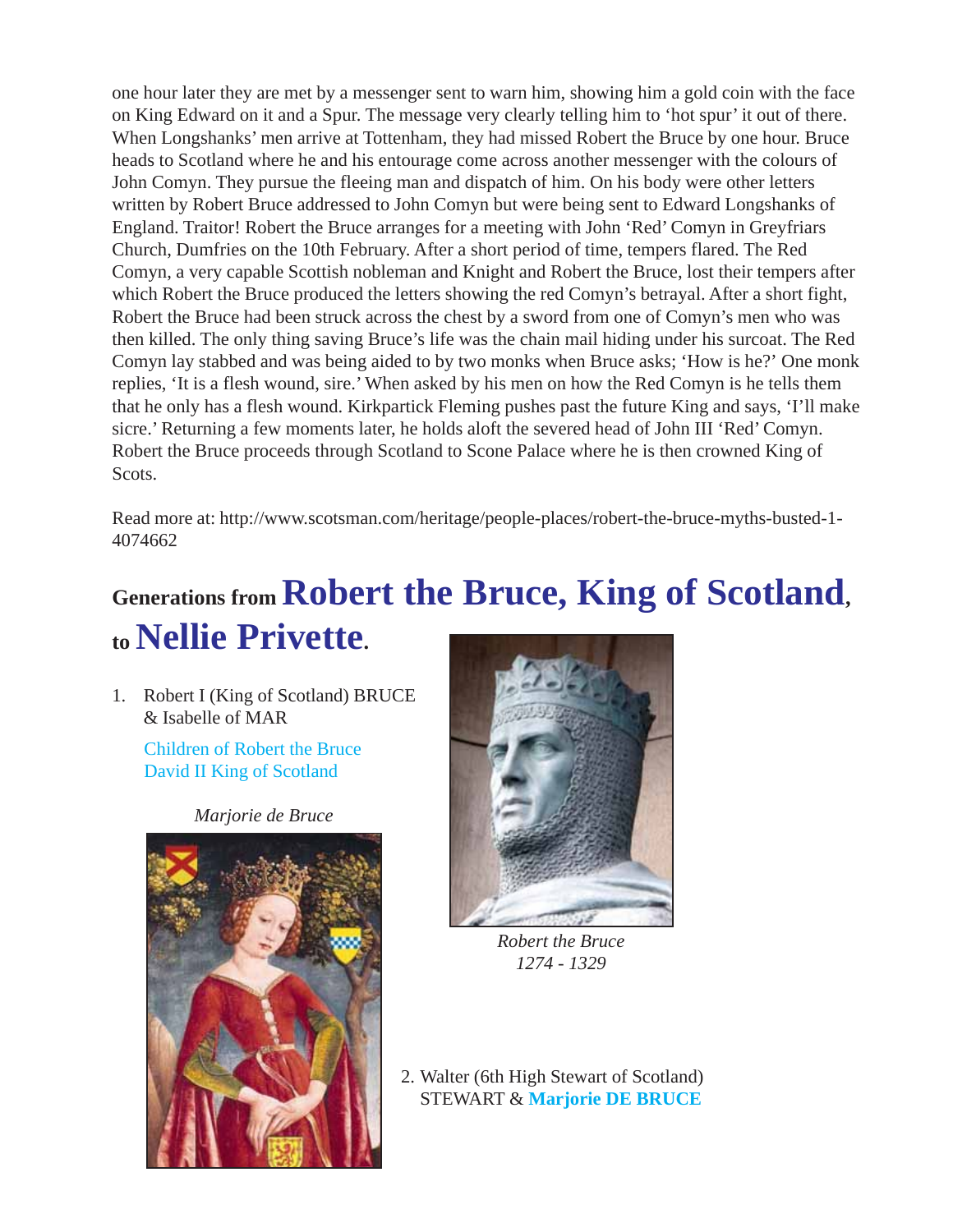3. Robert II (King of Scotland) STEWART & Elizabeth Mure

> *Elizabeth Mure 1320 - 1355*





*Robert II 3/2/1316 - 4/19/1390*

4. Robert III (King of Scotland) STEWART & Annabella Drummond



*Robert III (c.1337/40 – 4 April 1406), born John Stewart, was King of Scots from 1390 to his death. He was known primarily as John, Earl of Carrick before ascending the*

*throne at the age of 53.*



*Annabella Drummond*

- 5. George (1st Earl of Angus) DOUGLAS & Mary STEWART
- 6. Alexander (1st Lord) FORBES & Elizabeth DOUGLAS



*Alexander de Forbes 1380 - 1448*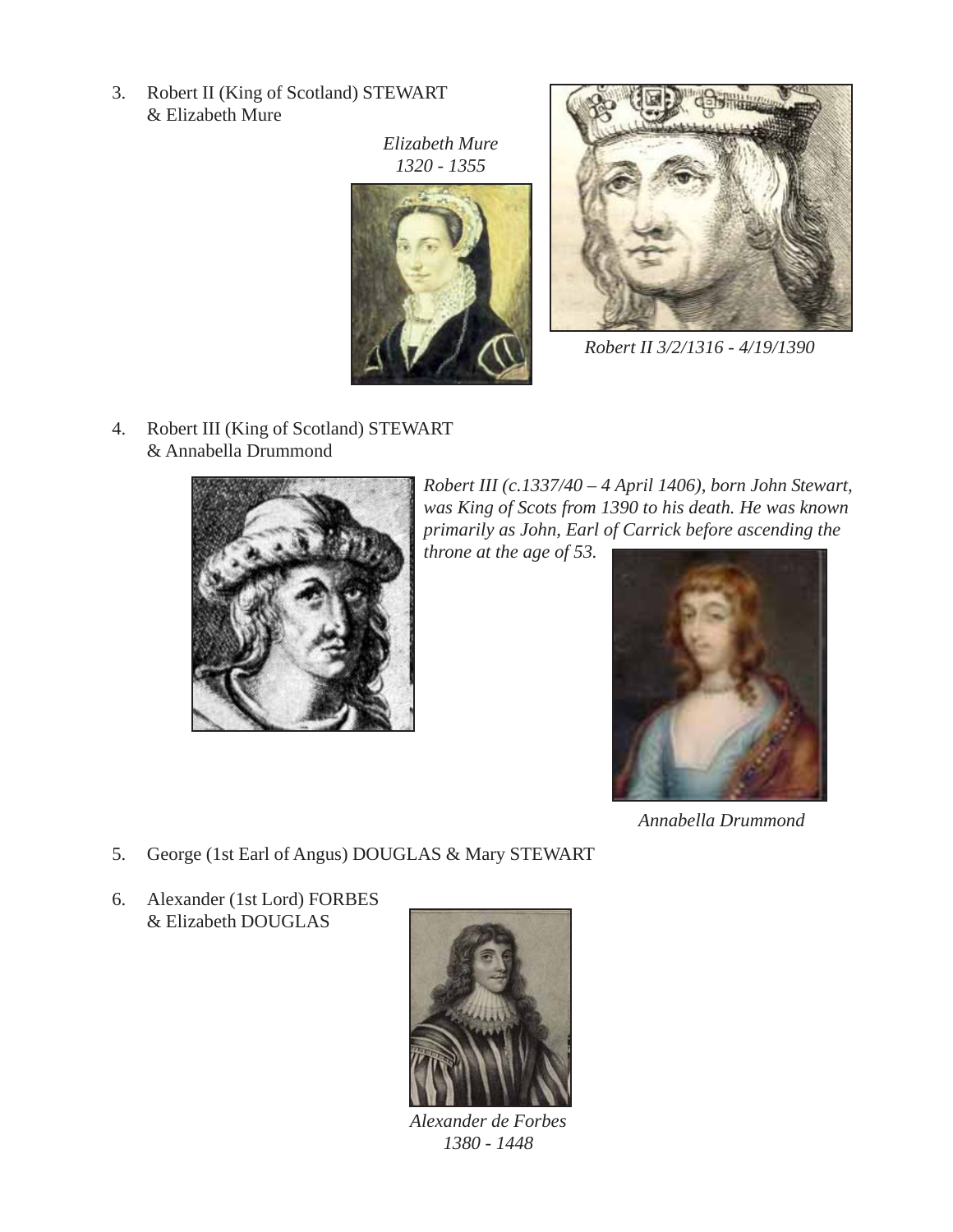- 7. Patrick, Master of GRAY & Annabella FORBES
- 8. Andrew (2nd Lord) GRAY & Elizabeth STEWART
- 9. William KEITH & Janet GRAY
- 10. William FORBES & Elizabeth KEITH
- 11. George JOHNSTON & Christian FORBES
- 12. Johne BROCK & Helein JOHNSTON
- 13. John GEDDY + Christian BROCK
- 14. Hendri GEDDY b: Abt. 1665 + Unknown
- 15. THE IMMIGRANT TO AMERICA: William GADDY + Mary b: November 01, 1695 in Cupar, County Fife, SCOTLAND. d: 1752 in Chesterfield,VA.
- 16. Sherwood GADDY + Mary Ann Bright
- 17. Rebecca GADDY + Rev. Thomas O. Barker
- 18. Rachel Chiles Barker + James Sproles
- 19. Rachel Sproles + Chester Privet
- 20. Joseph Privet + Nannie Eads
- 21. Carson Privette + Fina Lowe
- 22. Nellie Privette + Herbert Blaylock, Sr.

23. ME and my SIBLINGS and OUR PROGENY -- *Judy Blaylock Hubers Kilpatrick*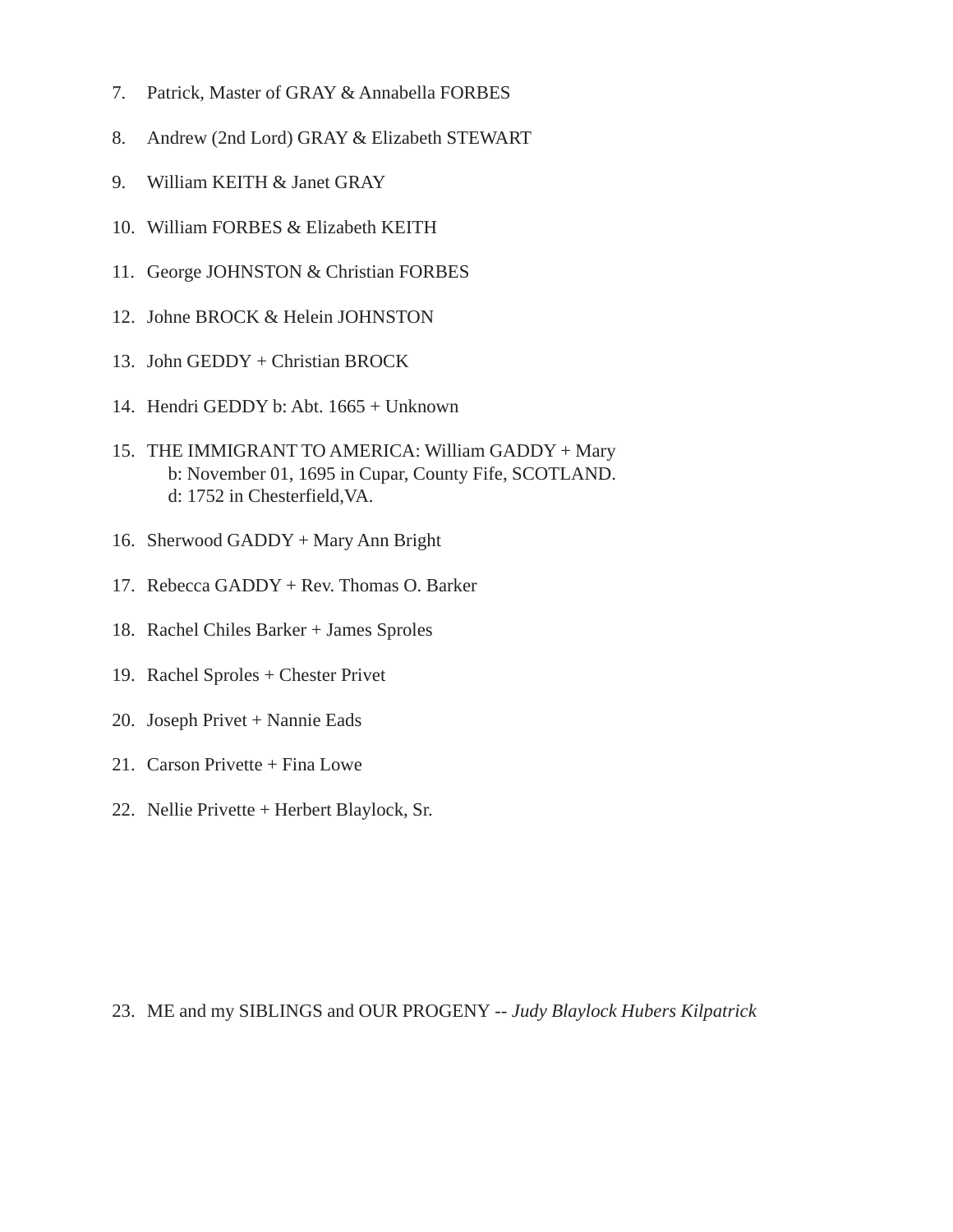Mary Queen of Scots is our cousin. Our royal ancestors who descend from Robert the Bruce<br>lose the crown after Robert III, King of Scotland, as our ancestor is his daughter, Mary<br>Stewart who married Georgie Douglas, 1st Ear lose the crown after Robert III, King of Scotland, as our ancestor is his daughter, Mary Stewart who married Georgie Douglas, 1st Earl of Angus. It was Robert III's son James I, who married Joan Beaufort, and became the next monarch of Scotland.



*Mary (Stuart) Queen of Scots*

**[Click here](http://www.madeofcotton.com/family/maryqueenofscotsfamilytree.pdf)** to view a chart of the descent from Robert the Bruce, King of Scotland, to Charles II, King of Scotland and England.

This chart, along with birth certificates and christening records linking our Washington County, Virginia families with William Geddy, the immigrant, to Hendri Geddy and John Geddy m. Christian Brock indicates, that as long as all chidlren are legitimate, then our genealogy goes back to the Kings of Scotland.

We also have the claim of Gordon Barker of Mendota, Washington County, Virginia to explore, as he indicated that according to family legend, the Barkers of Washington County, Virginia were related to King Charles.\*

\*Notes from Greta Barker Blair:

Rev. Soldier (oldest son) minister of Gospel Bedford VA.

Greta Barker Blair's Article (#161) in "Families of Washington Co. and Bristol, Virginia 1776- 1996":

#### **THOMAS O. BARKER AND REBECCA (GADDY) BARKER**

[In] August 2, 1977 we called at a farm place of Gordon Barker in Mendota, Virginia. There, preserved in an old ledger, were entries made by Gordon's grandfather indicating his lineage exactly 100 years earlier to the day, earlier. Edmond, (1837-1908), ninth of nine children of Sherwood and wife Rachel (Lark) Barker, wrote August 2, 1877: "Great grandfather and his wife Martha Snead - Joel settled American Bottoms Thomas and his wife Rebecca Gaddy - Charles Barker - John - Susan - Rachel - Betsy - Polly ... My great, great, grandfather Edward was a cousin to King Charles and a teacher in the Presbyterian High School in London. He died a short time after he came to the Colony. Great grandfather, John Barker, he sold his land to a man named Richman and Richmond City was named after him".

### Mary's story...

Although the Stuart family had gained the Scottish throne through Marjory (daughter of Robert the Bruce), Mary became Queen only because all male alternatives had been exhausted.

Princess Mary Stuart was born at Linlithgow Palace, Linlithgow, West Lothian, Scotland, on December 7 or December 8, 1542 to King James V of Scotland and his French wife, Marie de Guise. The six-day-old Mary became Queen of Scotland when her father died at the age of thirty. James Hamilton, 2nd Earl of Arran was the next in line for the throne after Mary; he acted as regent for Mary until 1554, when he was succeeded by the Queen's mother, who continued as regent until her death in 1560.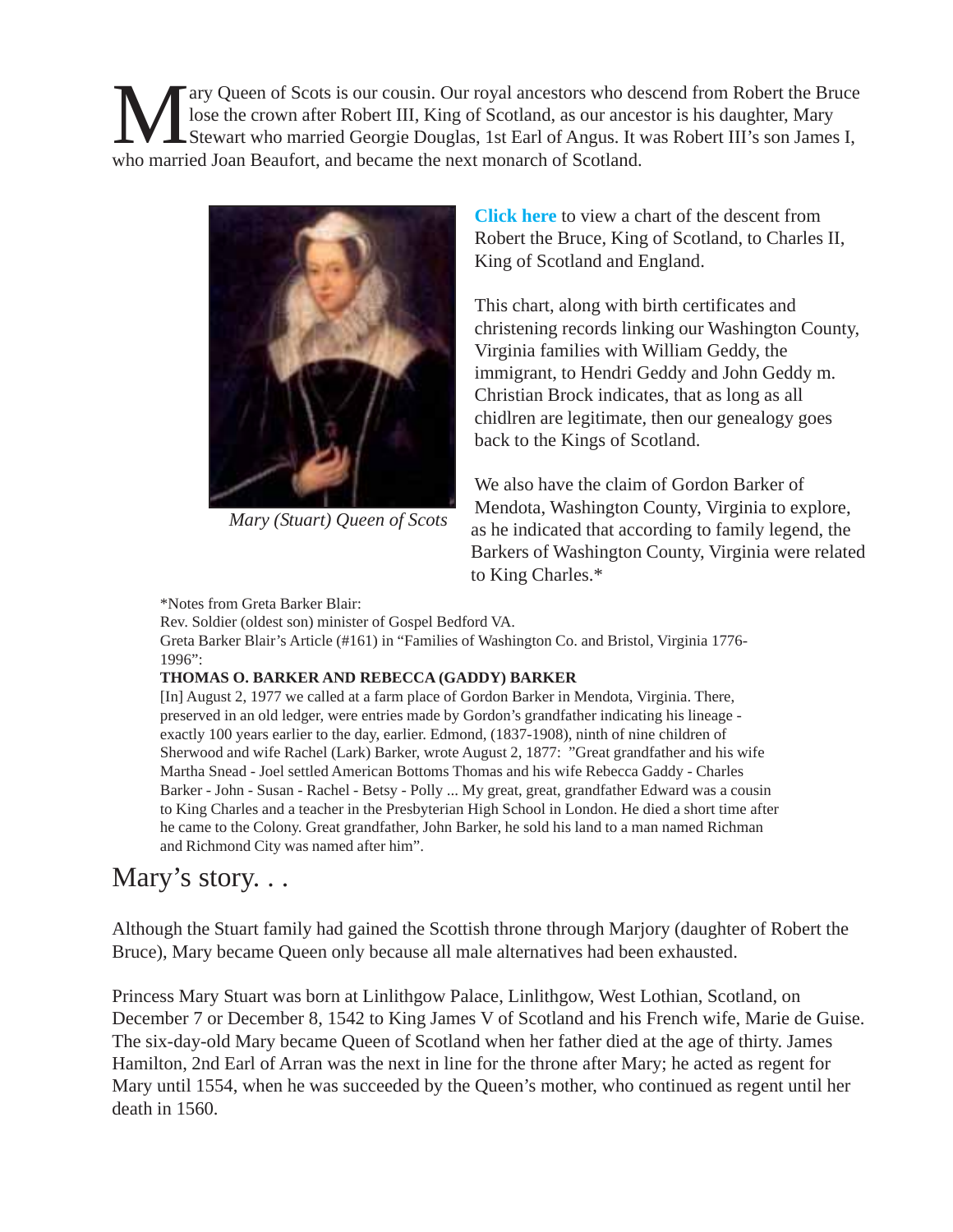When Mary was only nine months old she was crowned Queen of Scotland in the Chapel Royal at Stirling Castle on September 9, 1543.

Henry VIII then began his "rough wooing" designed to impose the marriage to his son on Mary. This consisted of a series of raids on Scottish territory and other military actions. It lasted until June 1551, costing over half a million pounds and many lives. In May of 1544, the English Earl of Hertford (later created Duke of Somerset by Edward VI) arrived in the Firth of Forth hoping to capture the city of Edinburgh and kidnap Mary, but Marie de Guise hid her in the secret chambers of Stirling Castle. On September 10, 1547, known as "Black Saturday", the Scots suffered a bitter defeat at the Battle of Pinkie Cleugh. Marie de Guise, fearful for her daughter, sent her temporarily to Inchmahome Priory.

The French King, Henri II, was now proposing to unite France and Scotland by marrying the little Queen to his newborn son, the Dauphin François. On July 7, the French Marriage Treaty was signed at a nunnery near Haddington. With her marriage agreement in place, five-year-old Mary was sent to France in 1548 to spend the next ten years at the French court.

Vivacious, pretty, and clever (according to contemporary accounts), Mary had a promising childhood. While in the French court, she was a favourite. She received the best available education, and at the end of her studies, she had mastered French, Latin, Greek, Spanish and Italian in addition to her native Scots. She also learned how to play two instruments and learned prose, horsemanship, falconry, and needlework.

Under the ordinary laws of succession, Mary was also next in line to the English throne after her cousin, Queen Elizabeth I, who was childless. In the eyes of many Catholics Elizabeth was illegitimate, making Mary the true heir.

François died on December 5, 1560. Mary's mother-in-law, Catherine de Medici, became regent for the late king's brother Charles IX, who inherited the French throne. Under the terms of the Treaty of Edinburgh, signed by Mary's representatives on July 6, 1560 following the death of Marie of Guise, France undertook to withdraw troops from Scotland and recognise Elizabeth's right to rule England. The eighteen-year-old Mary, still in France, refused to ratify the treaty.

At Holyrood Palace on July 29, 1565, Mary married Henry Stuart, Lord Darnley, a descendant of King Henry VII of England and Mary's first cousin. The union infuriated Elizabeth, who felt she should have been asked permission for the marriage to even take place, as Darnley was an English subject. Elizabeth also felt threatened by the marriage, because Mary's and Darnley's Scottish and English royal blood would produce children with extremely strong claims to both Mary's and Elizabeth's thrones.

Before long, Mary became pregnant. Darnley became arrogant and demanded power commensurate with his courtesy title of "King", and on one occasion Darnley attacked Mary and unsuccessfully attempted to cause her to miscarry their unborn child. Darnley was jealous of Mary's friendship with her private secretary, David Rizzio. On March 9 a group of the lords, accompanied by Darnley, murdered Rizzio in front of Mary while the two were in conference at Holyrood Palace.

Following the birth of their son, James, in 1566, a plot was hatched to remove Darnley. He was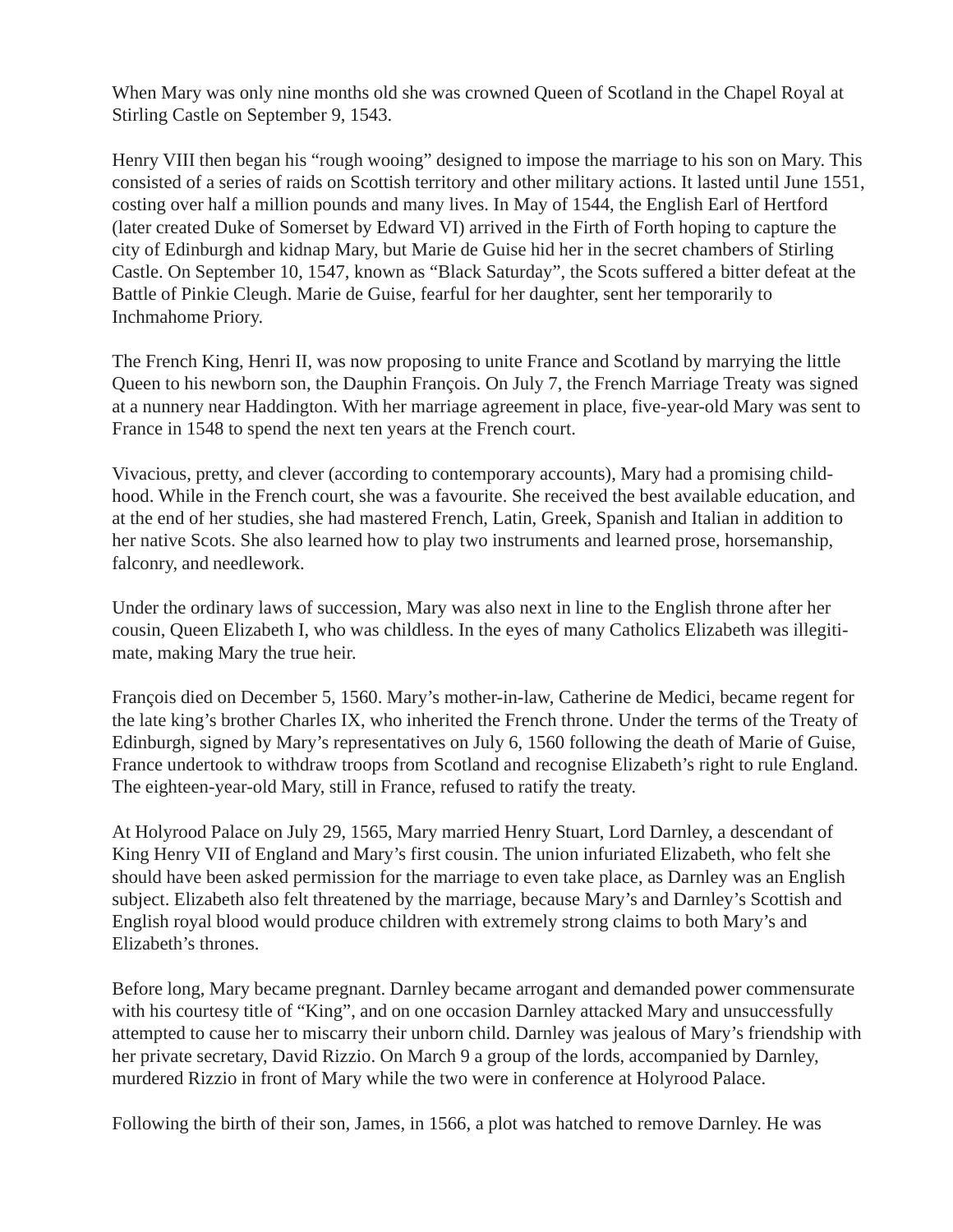recuperating in a house in Edinburgh. In February 1567, an explosion occurred in the house, and Darnley was found dead in the garden, apparently of strangulation. This event, which should have been Mary's salvation, only harmed her reputation. James Hepburn, 4th Earl of Bothwell, an adventurer who would become her third husband, was generally believed to be guilty of the assassination, and was brought before a mock trial but acquitted.

On April 24 Mary visited her son at Stirling for the last time. On her way back to Edinburgh Mary was abducted by Bothwell and his men and taken to Dunbar Castle. On May 6 they returned to Edinburgh and on May 15, at Holyrood Palace, Mary and Bothwell were married according to Protestant rites.

The Scottish nobility turned against Mary and Bothwell and raised an army against them and imprisoned her in Loch Leven Castle. On May 2, 1568, Mary escaped from Loch Leven and once again managed to raise a small army. After her army's defeat at the Battle of Langside on May 13, she fled to England. When Mary entered England on May 19, she was imprisoned by Elizabeth's officers at Carlisle.

Elizabeth considered Mary's designs on the English throne to be a serious threat, and so eighteen years of confinement followed, much of it in Sheffield Castle.

Mary was put on trial for treason by a court of about 40 noblemen. She was ultimately convicted of treason, and was beheaded at Fotheringhay Castle, Northamptonshire on February 8, 1587.

### **[The Royal lines of Scotland and England dating back to Alfred the Great.](https://www.britroyals.com/royaltree.asp)**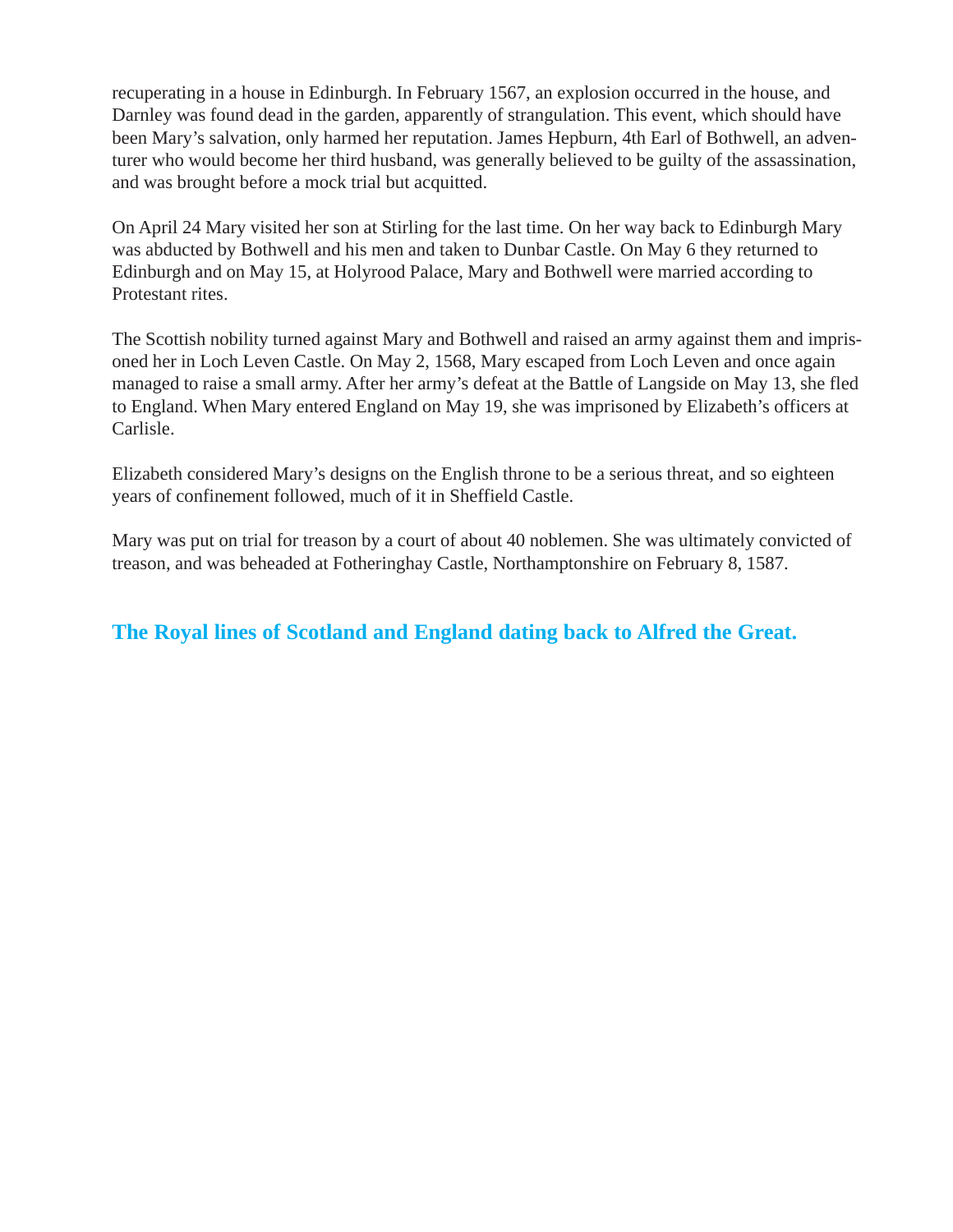Dear Virginia-Tannessee Cousin;

I am compiling records of Barker families of Southwest Virginia and Tennesses and would like very much to have information on your heritage.

My father's people were landowners in Washington County, Virginia, dating back into the 1700's. Three Barker brothers fought in the Battle of King's Mountain in the Revolution.

I have made 5 trips to your air, interviewing descendants of my people and searching records, the most recent being last summer. I am interested to know which family you are from. If you have a family historian, or a member interested in family trees, I would appreciate having the name and address.

I would be so happy if you would fill in your line as far as you knew and return this form to me. Any additional information is welcomed.

Ky 11.ne Your line 1. Greta Barkor & Geo, T. Blair (4th cousins) Linda Barker & John Cornell C. F. Barker & Ada F. Palmer (3rd 9) Sloyd Clinten Barkery Helen H. 2600d  $\mathfrak{L}$ Cam H. Barker & Vairning Hensley (2nd c) to Aamuel C. Barker & Sena Victoria Ramey  $3<sub>o</sub>$ Neary Barker & Ellen Baker (fet cousins) Flanders M Barker + Augusta Voight 払。 Thos. Parker & Permetia Newton (brothers) James Barker & Mary Tolly Nood  $5a$ 6. Charles Barker & Rathryn Chiles 3 gr (b. in Russell Wash. Co., Va.) (of montgomery, Russell & Thash Co., Va.) Leve Soldiets Thomas Barker & Rebecca Gaddy 4-gr 4. in Bedford Co. Va. alt. 1732 8. John Barker & Martha Snead  $5 - 9 -$ 9. Edward Barker (from London) (b) England Same - d. in America) (cousin to King Charles - teacher in Guto (mis. See T. Black) soon thereafter ) Grote Barker Blair

Some early Barker discendants indicated that the Barkers hired about to mike from London at a place called Inckahoe. My father told about the Barkers being heirs to a settlement of a large estate in England, but not returning there to make claim. Some also indicated that Thomas Barker (Revolutionary Soldier- one of the King's Doantain men) was born in England) Early Colonial records were destroyed in the Har of 1812 & later, records of Va. were burned during the Civil War.) Sasta Blair 6/1/80